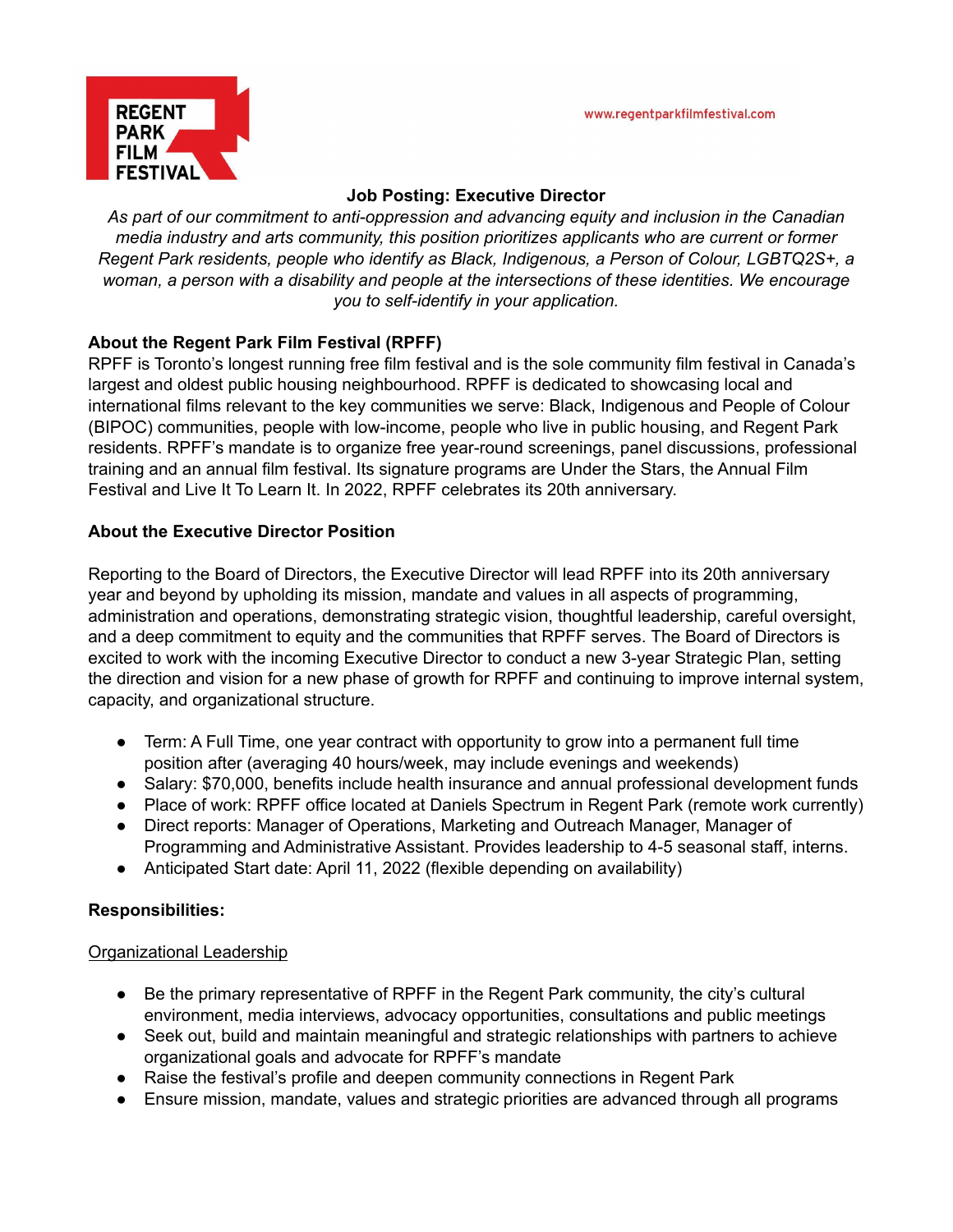- Provide oversight to the Manager of Programming on the artistic direction of programs and content, program design/development, implementation and evaluation
- Work with the Manager of Operations to manage and optimize the physical and digital workspace, operational systems and workflows, team communications, project management, information tracking systems, reporting and recordkeeping
- Provide guidance and oversight on the effective execution of all operations and programming implementation, including hybrid or in-person programming and operations
- Oversee and guide key stakeholder communications, marketing, publicity, and outreach initiatives
- Co-lead with the Board of Directors for the development strategic plans for the organization and work with the staff to operationalize strategic priorities

## Fundraising and Finance

- Seek out, apply to, and report on federal, provincial and municipal grants and ensure programs fulfill funding requirements
- Raise funds through corporate sponsorships, corporate and individual donations, foundation gifts, partnerships/co-productions, and space rentals
- Maintain fiscal accountability and health through following financial procedures, creating and monitoring annual budgets, actioning payments, depositing income, tracking expenses and revenues, participating in the annual audit, and providing financial reports to the Board
- Steward relationships with existing and potential donors, funders, sponsors, and partners across government, corporate, and community sectors

## Human Resources

- Manage, supervise, and provide leadership to all staff and foster a culture of equity, inclusion, collaboration and learning
- Lead HR duties, including but are not limited to: contracting, onboarding, supervision, training, conflict resolution, conducting performance evaluations, termination, and offboarding
- Provide coaching and mentorship, implement workplace accommodations, conduct performance reviews, and support staff's professional development
- Ensure staff understanding of and adherence to HR policies and documents
- Oversee the effectiveness of HR policy and practice, review existing policies and practices on an annual basis and recommend changes to the Board as appropriate.

## **How to know if you're the right candidate for this role?**

The Executive Director at RPFF is a leader in strategy and in culture at RPFF, embracing our communities and values, with commitment to anti-oppression, advancing reconciliation, equity and accessibility, and advocating for the communities served by RPFF.

Must-haves:

- Progressive leadership experience in the arts/nonprofit/cultural institutions sector.
- Knowledgeable with the intersections of community building and media arts
- Nonprofit fundraising experience and expertise, including but are not limited to: grant writing, corporate fundraising, individual giving.
- Hands-on budget management skills, including budget preparation, analysis and oversight, decision
- Strong project management and creative problem solving skills